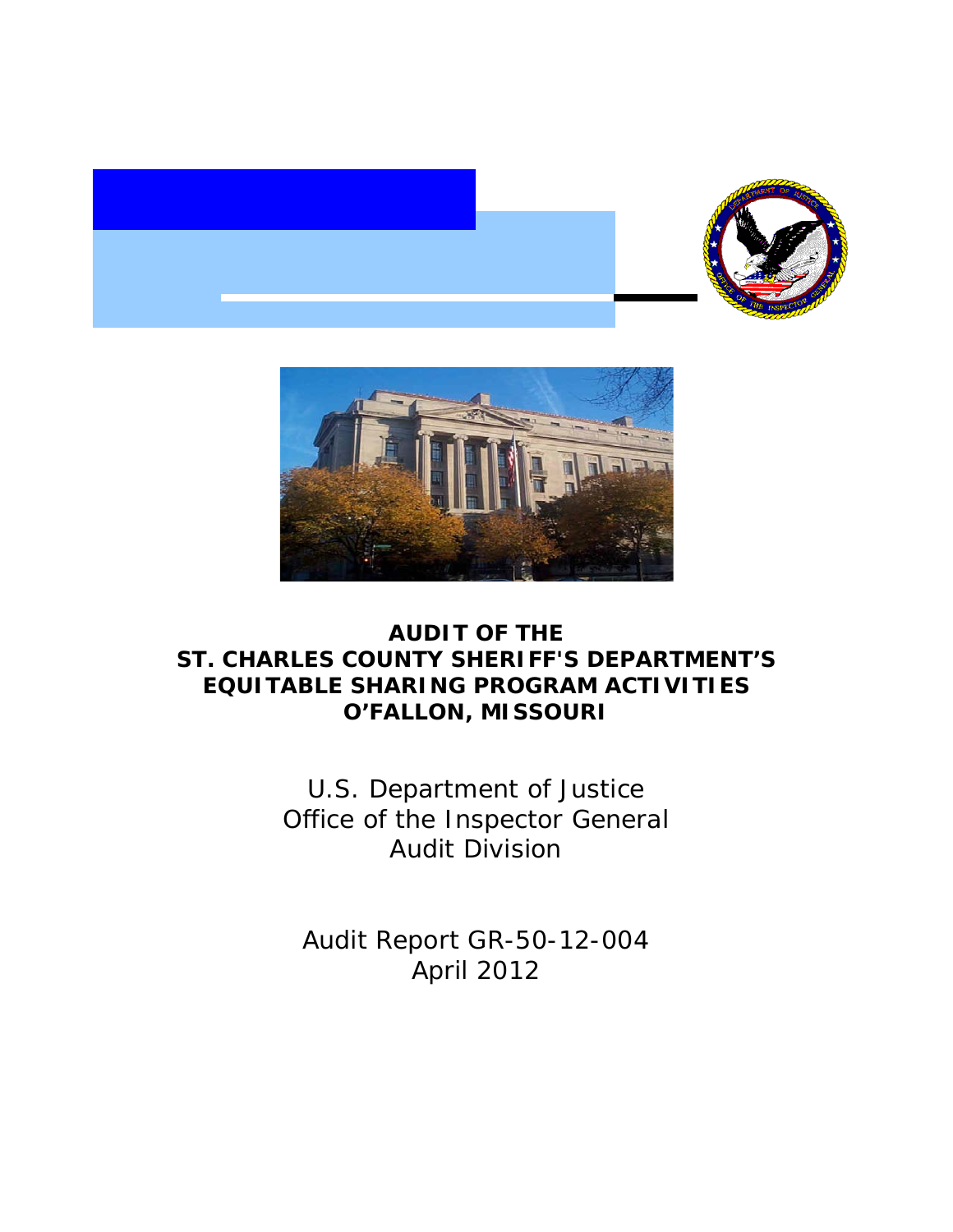## **AUDIT OF THE ST. CHARLES COUNTY SHERIFF'S DEPARTMENT'S EQUITABLE SHARING PROGRAM ACTIVITIES O'FALLON, MISSOURI**

## **EXECUTIVE SUMMARY**

 Department). Equitable sharing revenues represent a share of the proceeds investigations.<sup>[1](#page-1-0)</sup> During the period of January 1, 2010, through The U.S. Department of Justice (DOJ), Office of the Inspector General, Audit Division, has completed an audit of the use of DOJ equitable sharing revenues by the St. Charles County, Missouri, Sheriff's Department (Sheriff's from the forfeiture of assets seized in the course of certain criminal December 31, 2010, the St. Charles County Sheriff's Department was awarded \$1,671,647 in DOJ equitable sharing revenues to support law enforcement operations.

 requirements. However, we identified deficiencies in the Sheriff's Certification form, the maintenance of its DAG-71 log, and its use of equitable sharing funds. $^2$  $^2$  Specifically, we found: The objectives of the audit were to assess whether equitably shared cash and property received by the St. Charles County Sheriff's Department were accounted for properly and used for allowable purposes as defined by the applicable regulations and guidelines. We found that the Sheriff's Department complied with equitable sharing guidelines with respect to accounting for equitable sharing revenues and adhering to supplanting Department's completion of its Equitable Sharing Agreement and

• The Sheriff's Department miscalculated and misreported interest earned on equitable sharing funds on its fiscal year (FY) 2010 Equitable Sharing Agreement and Certification form. Additionally, the Sheriff's Department misreported a uniform allowance as overtime pay on the form.

 $\overline{a}$ 

<span id="page-1-0"></span><sup>&</sup>lt;sup>1</sup> The DOJ asset forfeiture program has three primary goals: (1) to punish and deter criminal activity by depriving criminals of property used or acquired through illegal activities; (2) to enhance cooperation among foreign, federal, state, and local law enforcement agencies through equitable sharing of assets recovered through this program; and, as a by-product, (3) to produce revenues to enhance forfeitures and strengthen law enforcement.

<span id="page-1-1"></span><sup>&</sup>lt;sup>2</sup> The Form DAG-71, Application for Transfer of Federally Forfeited Property (DAG-71), is the DOJ form submitted by a state or local agency to the federal seizing agency to request a share of seized assets. The state or local agency is required to maintain a log of its DAG-71s in accordance with equitable sharing guidelines.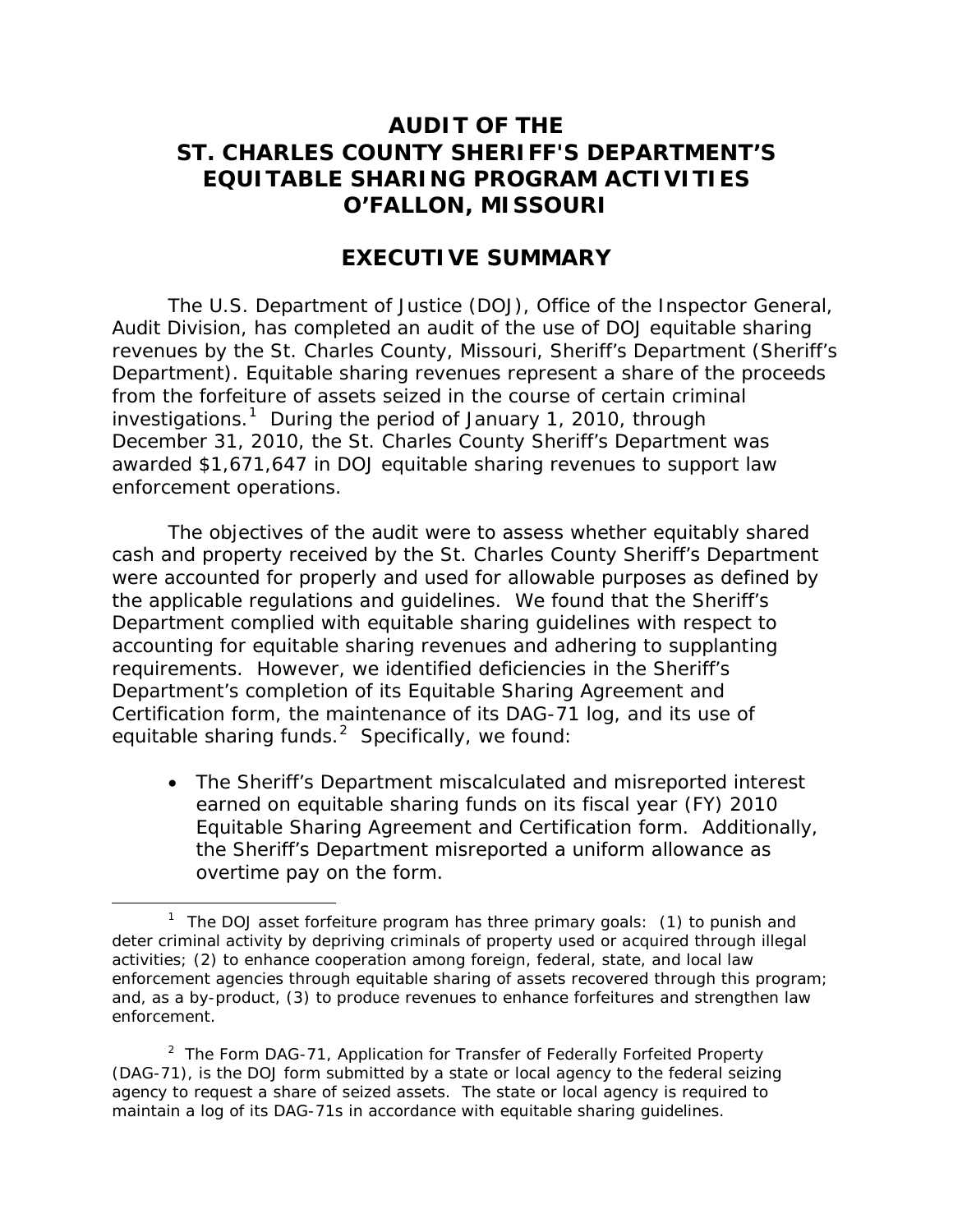- the file did not reconcile each DAG-71 with the amount and date • The DAG-71 log did not have a consecutive numbering system, and the receipts were received, as required by equitable sharing guidelines.
- The Sheriff's Department used equitable sharing funds for additional uniform allowances totaling \$52,500, and these expenditures were not adequately supported.
- Equitable sharing funds were used to provide Sheriff's Department employees with an unallowable retroactive uniform allowance of \$141,100.

 management of equitable sharing funds. Our report contains five recommendations to address the weaknesses we identified. Our findings are report. The audit objectives, scope, and methodology appear in Appendix I. In total, we identified \$141,000 in unallowable costs and \$52,500 in unsupported costs related to the St. Charles County Sheriff's Department's discussed in detail in the Findings and Recommendations section of the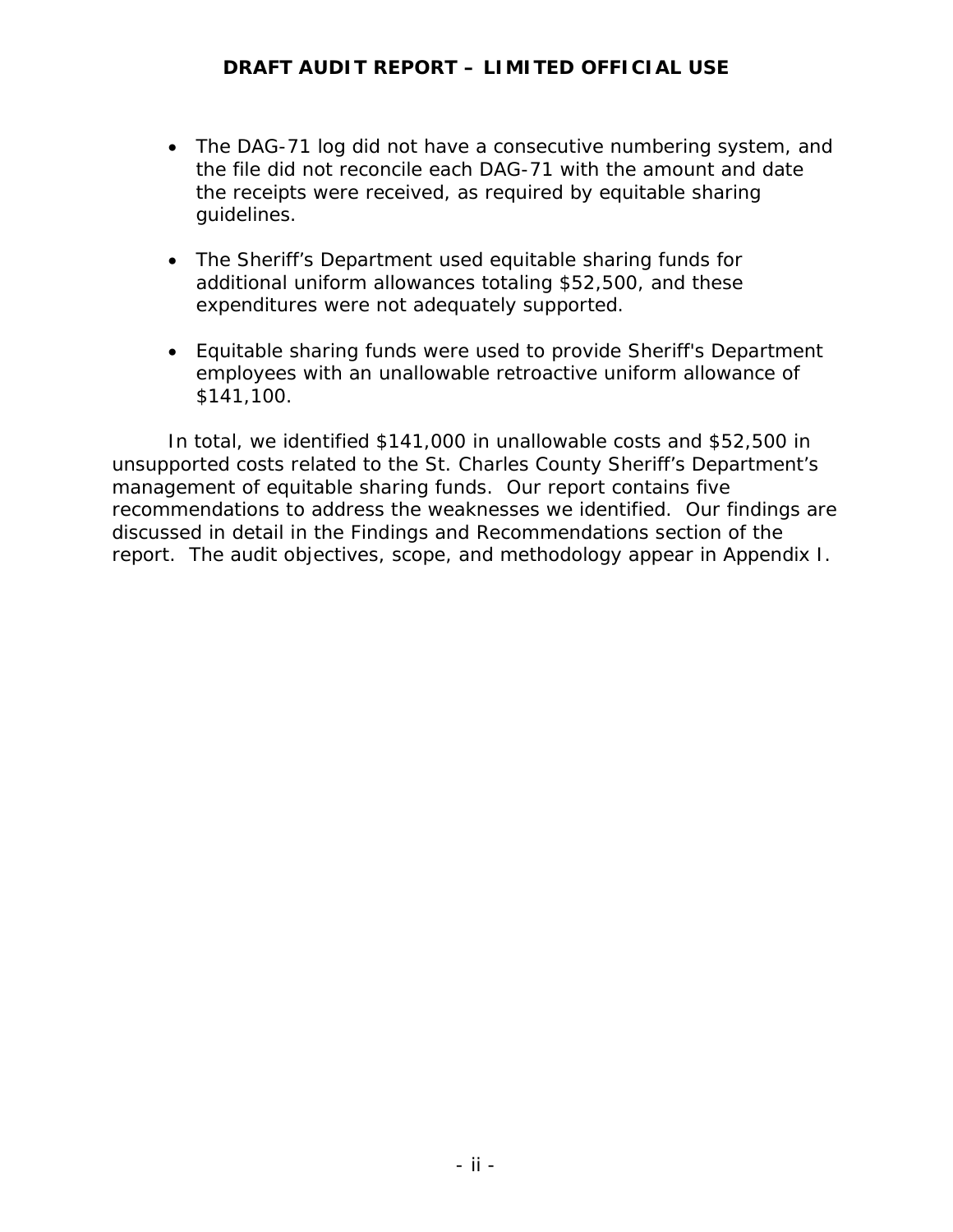# **TABLE OF CONTENTS**

| Equitable Sharing Agreement and Certification Report4                                  |
|----------------------------------------------------------------------------------------|
|                                                                                        |
|                                                                                        |
|                                                                                        |
|                                                                                        |
|                                                                                        |
|                                                                                        |
| APPENDIX I - OBJECTIVES, SCOPE, AND METHODOLOGY  10                                    |
| APPENDIX II - SCHEDULE OF DOLLAR-RELATED FINDINGS 12                                   |
|                                                                                        |
| APPENDIX IV - OFFICE OF THE INSPECTOR GENERAL<br><b>ANALYSIS AND ACTIONS NECESSARY</b> |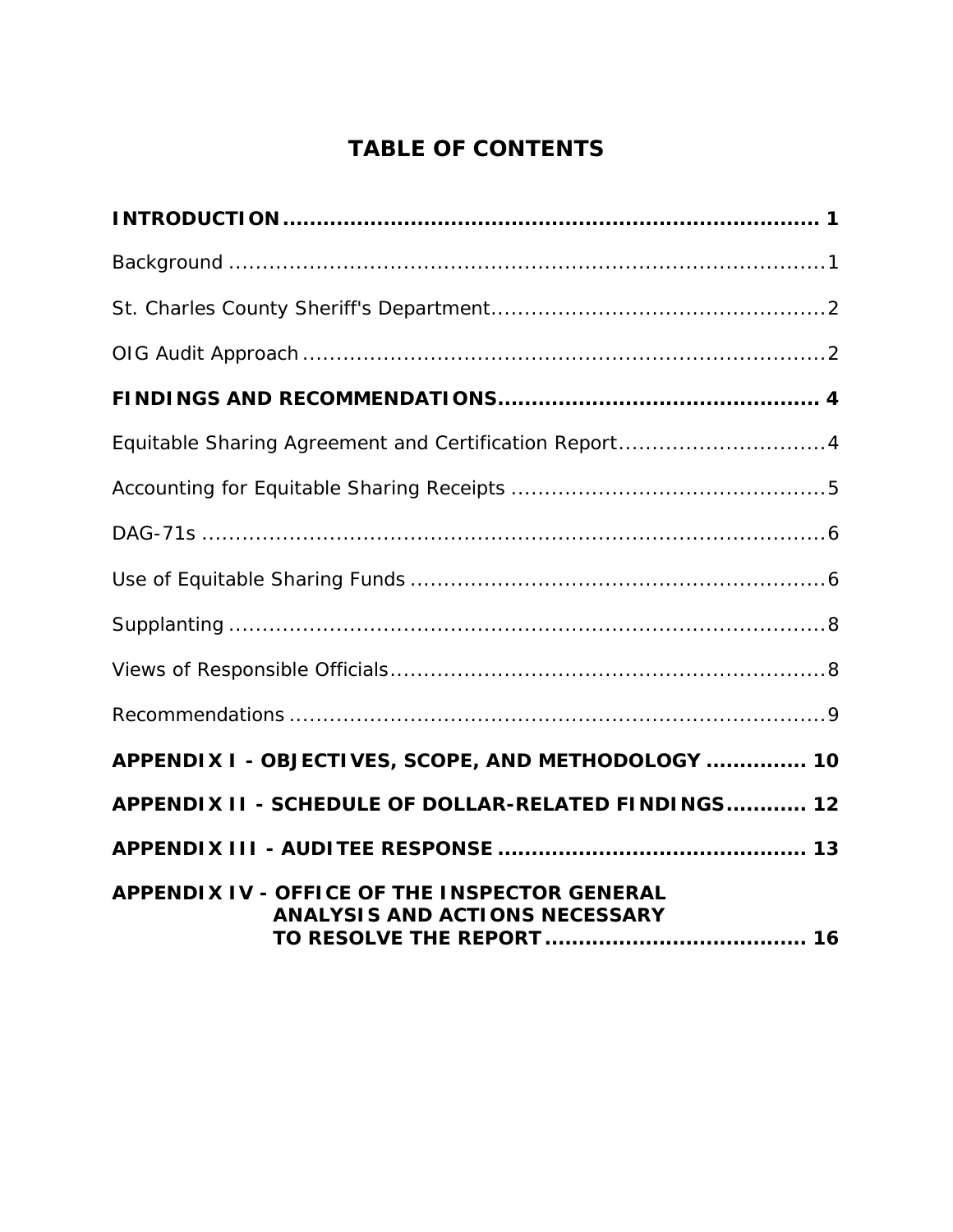### **INTRODUCTION**

 2010. During that period, the Sheriff's Department received DOJ equitable The U.S. Department of Justice (DOJ), Office of the Inspector General, Audit Division, has completed an audit of the use of DOJ equitable sharing revenues by the St. Charles County, Missouri, Sheriff's Department (Sheriff's Department). The audit covered the Sheriff's Department's fiscal year (FY) 2010, beginning on January 1, 2010, and ending on December 31, sharing revenues totaling \$1,671,647 to support law enforcement operations.

The objectives of the audit were to assess whether equitably shared cash and property received by the requesting agency were accounted for properly and used for allowable purposes as defined by the applicable regulations and guidelines.

#### **Background**

The primary mission of the DOJ Asset Forfeiture Equitable Sharing Program is to employ asset forfeiture powers in a manner that enhances public safety and security. This is accomplished by removing the proceeds of crime and other assets relied upon by criminals and their associates to perpetuate their criminal activity against our society. Asset forfeiture has the power to disrupt or dismantle criminal organizations that would continue to function if we only convicted and incarcerated specific individuals.

Another purpose of the DOJ Asset Forfeiture Program is to deter crime by depriving criminals of the profit and proceeds from illegal activities. A secondary purpose of the program is to enhance cooperation among federal, state, and local law enforcement agencies by sharing federal forfeiture proceeds through the DOJ equitable sharing program. State and local law enforcement agencies may receive equitable sharing revenues by participating directly with DOJ agencies in joint investigations leading to the seizure or forfeiture of property. The amount shared with the state and local law enforcement agencies in joint investigations is based on the degree of the agencies' direct participation in the case. The U.S. Department of the Treasury administers its own Asset Forfeiture Program. Our audit was limited to equitable sharing revenues received through the DOJ equitable sharing program.

Although several DOJ agencies are involved in various aspects of the seizure, forfeiture, and disposition of equitable sharing revenues, the DOJ Criminal Division, Asset Forfeiture and Money Laundering Section (AFMLS), is responsible for issuing policy statements, implementing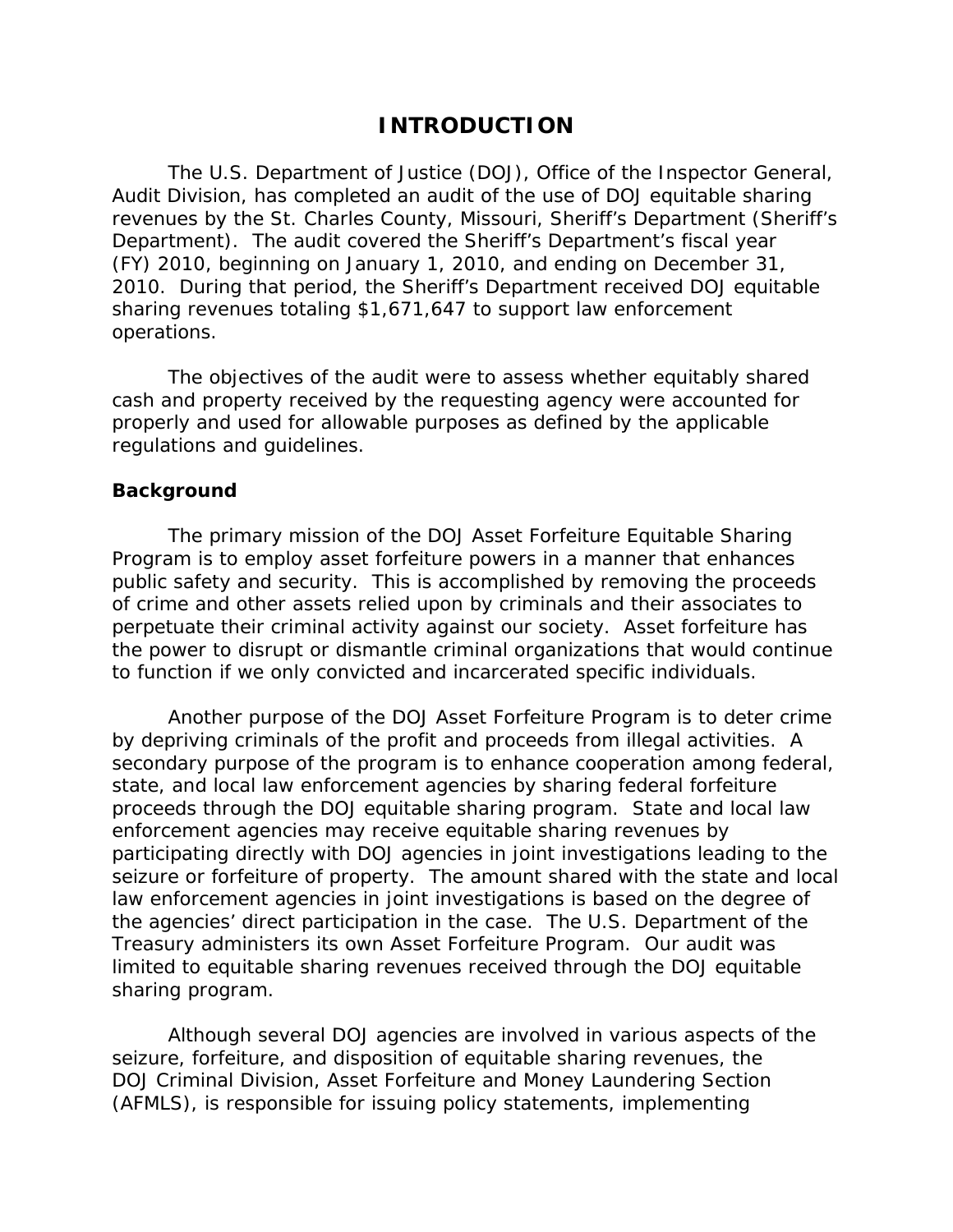certain circumstances, up to 15 percent of equitable sharing revenues may governing legislation, and monitoring the use of DOJ equitable sharing funds. Generally, the use of equitable sharing revenues by state and local recipient agencies is limited to law enforcement purposes. However, under be used for the costs associated with drug abuse treatment, drug and crime prevention education, housing and job skills programs, or other nonprofit community-based programs or activities. This provision requires that all expenditures be made by the law enforcement agency and does not allow for the transfer of cash.

### **St. Charles County Sheriff's Department**

 the state in the St. Louis metropolitan area, had an approximate population of 360,485 in 2010. The Sheriff's Department is part of the St. Charles County government and is located in O'Fallon, Missouri, the largest municipality in St. Charles County. The Sheriff's Department's law enforcement budget was \$17,826,023 in FY 2010. St. Charles County, Missouri, which is located in the eastern part of

 Sheriff sign the Equitable Sharing Agreement and Certification form. The St. Charles County Finance Department administers and coordinates financial services for all St. Charles County government offices, including the Sheriff's Department. The Sheriff's Department submits all expenditure requests greater than \$500 to the County for approval. Depending on the requested amount, the St. Charles County government has several layers of approval. Even though the County approves all expenditures, the Sheriff is still in charge of approving all expenditures that are paid from equitable sharing funds. Both the County Executive and the

## **OIG Audit Approach**

We tested compliance with what we considered to be the most important conditions of the DOJ equitable sharing program. Unless otherwise stated, we applied the Guide to Equitable Sharing for State and Local Law Enforcement Agencies, dated April 2009 (Equitable Sharing Guide), as our primary criteria. The Equitable Sharing Guide identifies the accounting procedures and requirements for tracking equitably shared monies and tangible property, establishes reporting and audit requirements, and defines the permissible uses of equitably shared resources.

To conduct the audit, we tested the Sheriff's Department's compliance with the following three aspects of the DOJ equitable sharing program: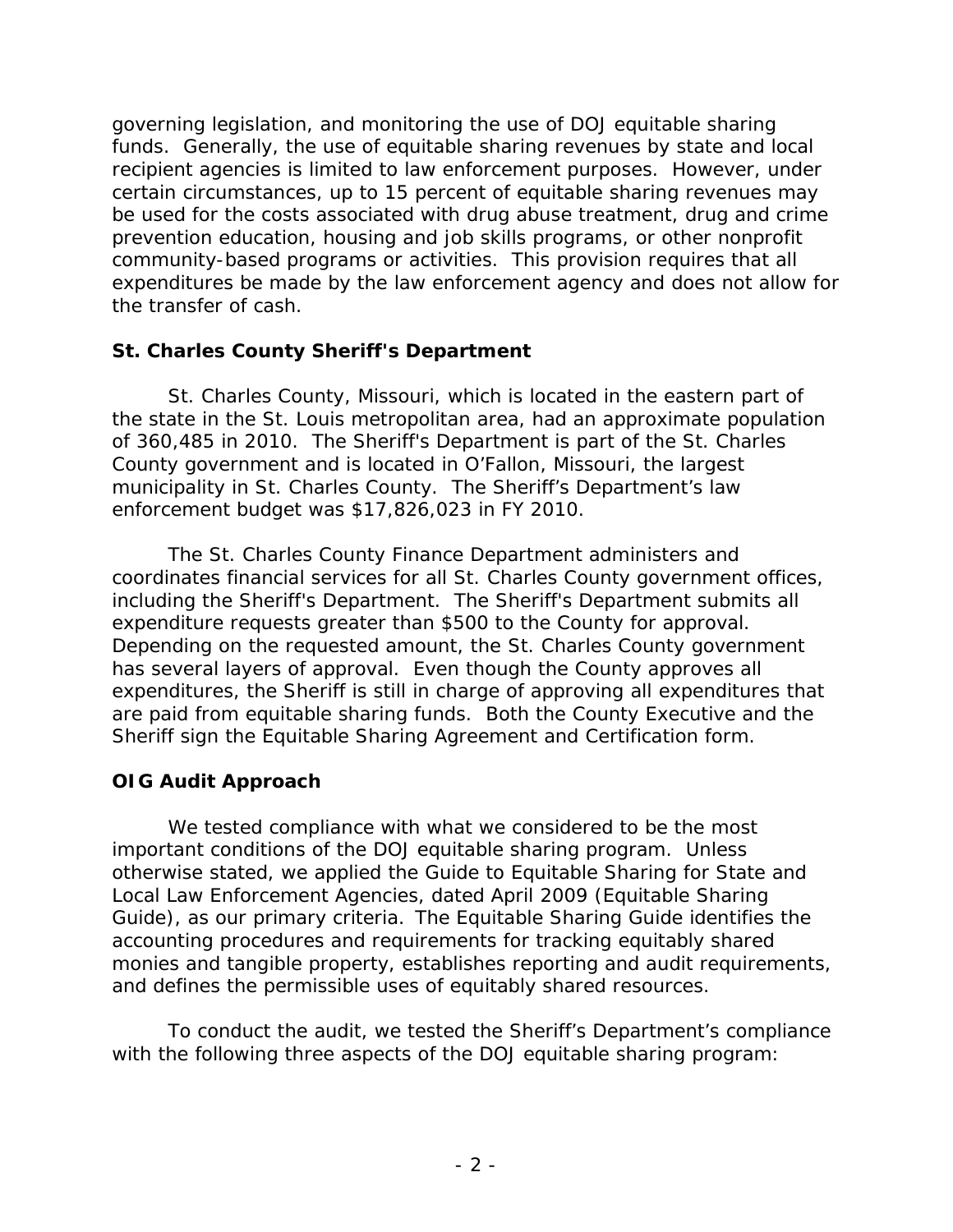- • **Accounting for equitably shared resources** to determine whether standard accounting procedures were used to track equitable sharing assets.
- • **Annual Equitable Sharing Agreements and Certification Forms** to determine if these documents were complete and accurate.
- sharing funds were spent for permissible uses. • **Use of equitably shared resources** to determine if equitable

See the Appendix I for more information on our objectives, scope and methodology.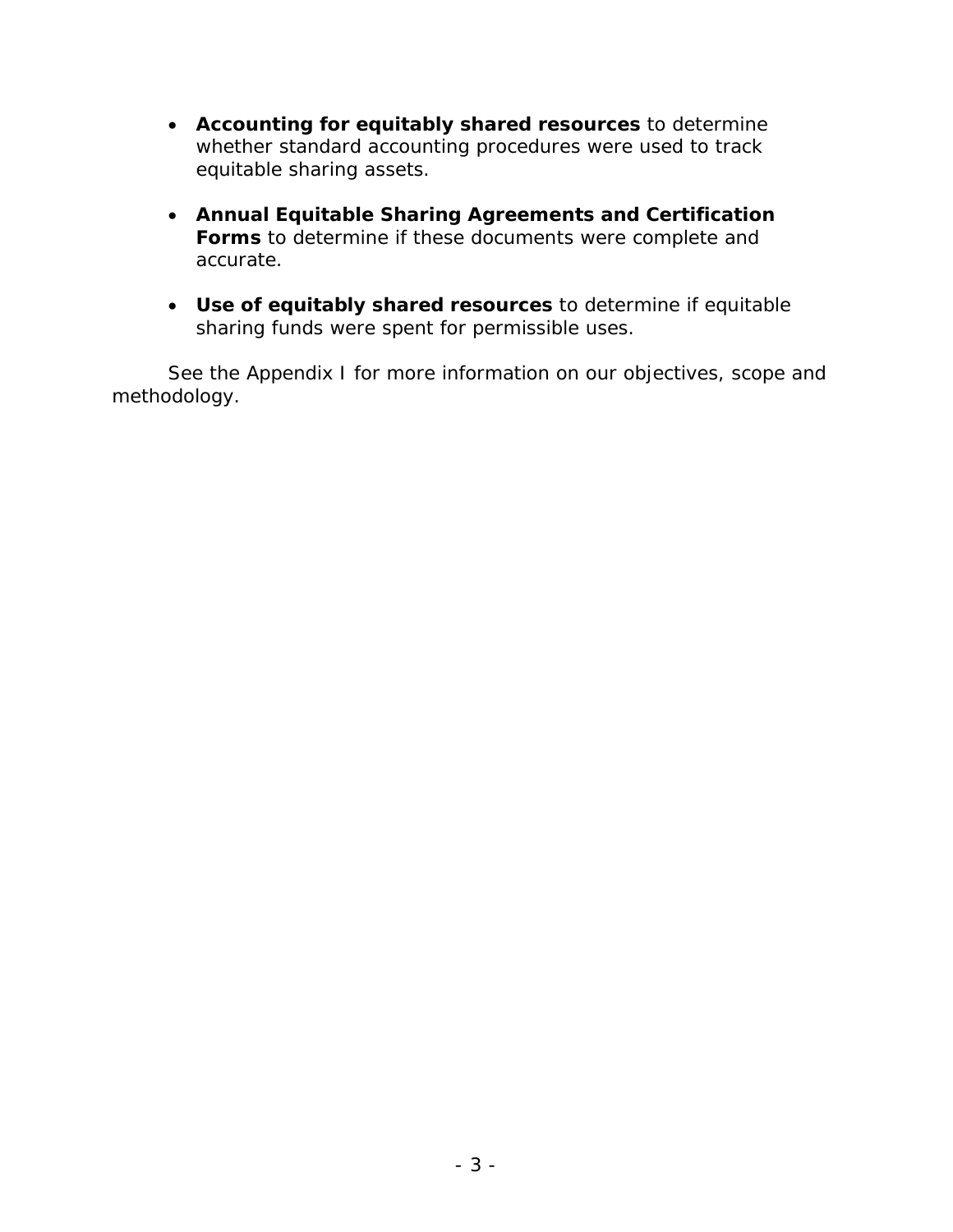## **FINDINGS AND RECOMMENDATIONS**

 allowance as overtime pay, and (2) the interest it earned on We found that the St. Charles County Sheriff's Department improperly used equitable sharing funds to award its employees a total of \$197,500 in uniform allowance. Additionally, the Sheriff's Department misreported on its FY 2010 Equitable Sharing Certification and Agreement form: (1) the uniform equitable sharing funds in FY 2010. The Sheriff's Department also failed to maintain its DAG-71 log in accordance with equitable sharing guidelines.

### **Equitable Sharing Agreement and Certification Report**

 (Certification Report). The submission of this form is a prerequisite to the approval of any equitable sharing request. Noncompliance may result in the The AFMLS requires that any state or local law enforcement agency that receives forfeited cash, property, or proceeds as a result of a federal forfeiture submit an Equitable Sharing Agreement and Certification Report denial of the agency's sharing request.

 received or maintained during the fiscal year. It must be signed by the head The Certification Report must be submitted every year within 60 days after the end of the agency's fiscal year regardless of whether funds were of the law enforcement agency and a designated official of the local governing body. By signing the report, the signatories agree to be bound by the statutes and guidelines that regulate the equitable sharing program and certify that the law enforcement agency will comply with these guidelines and statutes.

 determine if the required report for FY 2010 was submitted timely, receipts and expenditures reported in FY 2010 to the St. Charles County We tested compliance with the Certification Report requirements to accurately, completely, and was signed by the appropriate officials. To assess the accuracy of the Certification Report, we reconciled the total general ledger and other documents used by St. Charles County Sheriff's Department personnel to prepare the report. We determined that the report for FY 2010 was completed, signed, and submitted in a timely manner. However, we identified two errors on the FY 2010 report. Specifically, the amount of interest income reported on the report was incorrect, and a uniform allowance was incorrectly reported on the report as an overtime expense.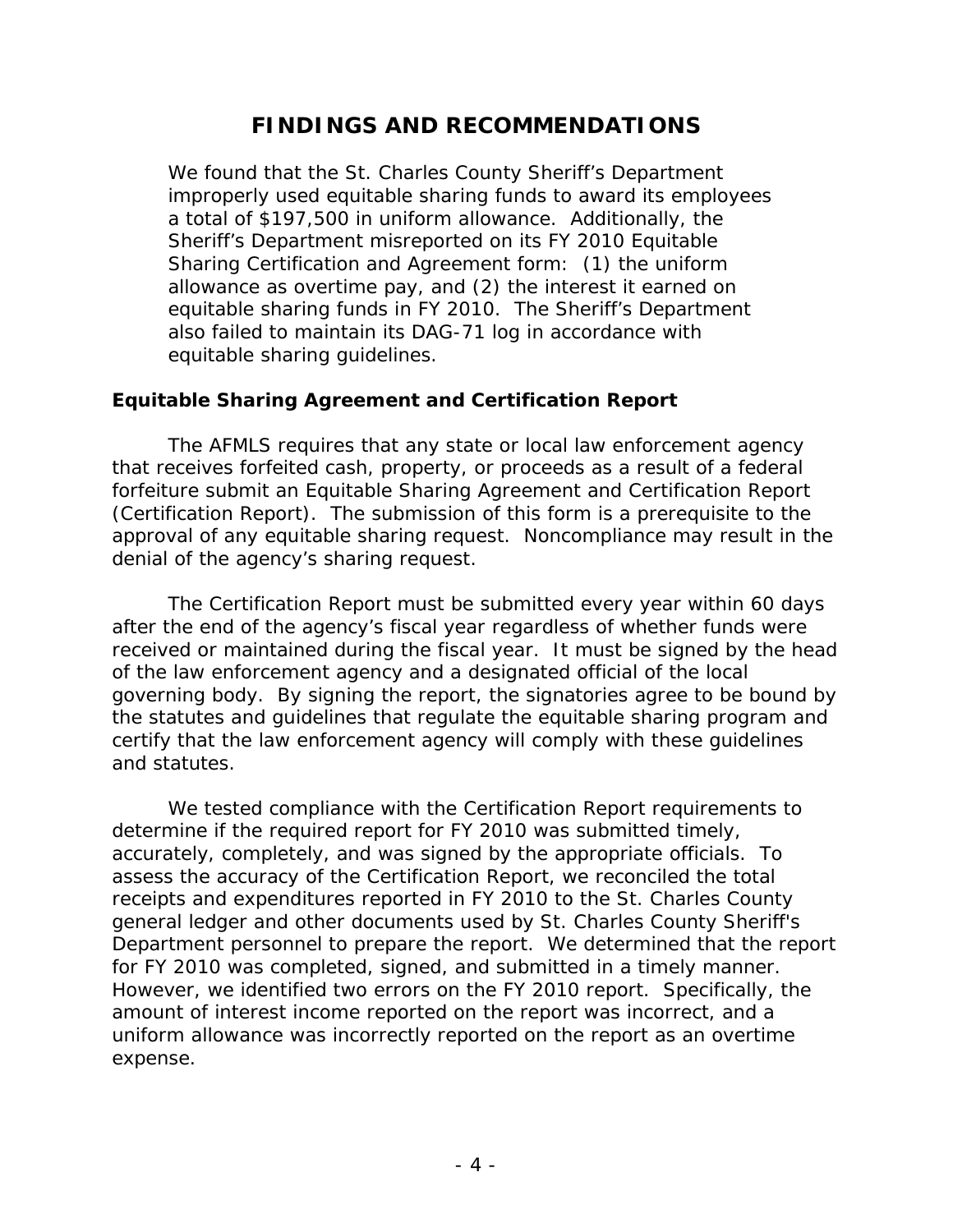new accounting system that it has been gradually phasing in. The fiscal manager stated that he did not know how to calculate the interest income by adding the FY 2010 equitable sharing fund receipts to the equitable sharing fund beginning balance and then subtracting the FY 2010 According to the fiscal manager, in 2008 St. Charles County adopted a within the new accounting system. Instead, he derived the interest earned expenditures. He then subtracted this amount from the FY 2010 year-end balance and surmised that the difference must be due to interest income earned for the year.

 manager had incorrectly calculated and misreported the interest earned on correctly calculate the interest earned using the new accounting software. When we reviewed the accounting records, we found that the fiscal equitable sharing funds. We pointed out this error to the fiscal manager, and he agreed with our finding. He stated that he has since learned how to

 According to equitable sharing guidelines, both the Sheriff and the manager prepares the report, he submits it to the St. Charles County Finance Department for review. Despite this second layer of review, the report was incorrect and that the uniform allowance was improperly reported Department submit a corrected Certification Report for FY 2010 to remedy County Executive need to sign the Certification Report. After the fiscal Finance Department failed to notice that the interest earned listed on the as overtime expense. We recommend that the St. Charles County Sheriff's these inaccuracies.

### **Accounting for Equitable Sharing Receipts**

 Agencies, dated April 2009 (Equitable Sharing Guide), requires that all accounting procedures to track equitably shared revenues and property. from any other funds. We reviewed the Sheriff's Department's procedures The Guide to Equitable Sharing for State and Local Law Enforcement participating state and local law enforcement agencies implement standard Additionally, DOJ equitable sharing funds must be accounted for separately for reconciling equitable sharing requests against sharing receipts, reconciled the agency's accounting records to DOJ records of equitable sharing funds shared with the agency, and reviewed equitable sharing receipts to determine if the funds were properly accounted for and deposited.

 We determined that during FY 2010 the Sheriff's Department had 71 receipts, and we found that the Sheriff's Department accurately 71 receipts of equitable sharing funds totaling \$1,671,647. We reviewed all accounted for all equitably shared revenues received during FY 2010.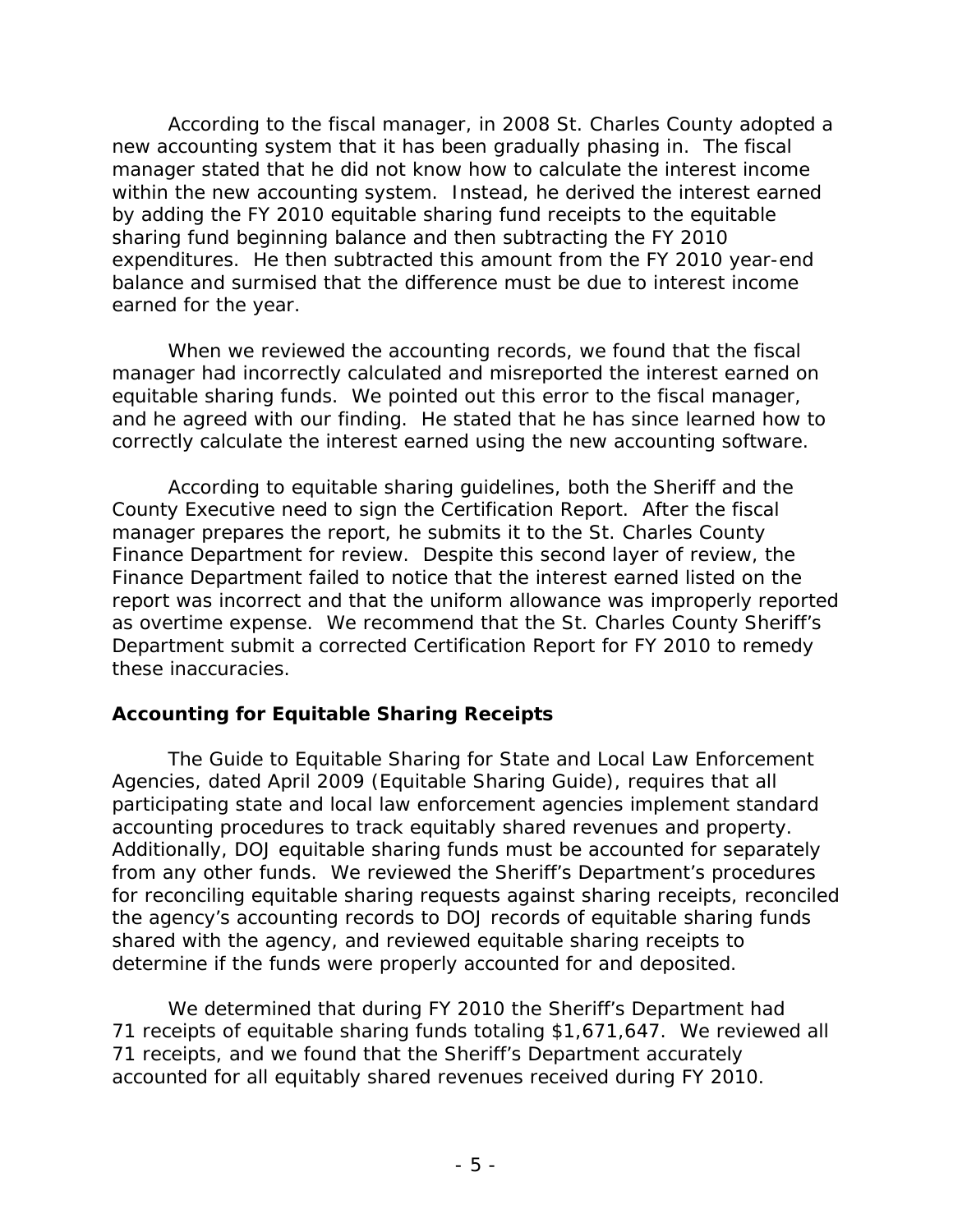#### **DAG-71s**

 $\overline{a}$ 

DAG-71 forms should maintain a log and copies of all DAG-71s.<sup>3</sup> A Sheriff's Department had not numbered the entries in its DAG-71 log nor had it reconciled its equitable sharing requests with its receipts. When we Counselor – who maintains the DAG-71 log – she said that going forward she would reconcile the log and follow the required procedures for According to the Equitable Sharing Guide, the agency that submits the consecutive numbering system should be used for control purposes, and the log should contain the date and the amount received. We found that the brought these issues with the log to the attention of the St. Charles County maintaining the log. We recommend that the St. Charles County Sheriff's Department establish procedures to ensure that the DAG-71 log is maintained as required.

#### **Use of Equitable Sharing Funds**

 Generally, the Equitable Sharing Guide requires that the use of equitable sharing funds received by state and local agencies be limited to Department expended \$1,661,241 in DOJ equitable sharing funds. We law enforcement purposes. During FY 2010, the St. Charles County Sheriff's judgmentally selected and tested 17 transactions, totaling \$1,116,063, to determine if the expenditures of DOJ equitable sharing funds were allowable and supported by adequate documentation. We determined that all but one of the expenditures were allowable, adequately supported, and in accordance with the guidelines.

 regarding this expense, they said that they had incorrectly recorded this of \$288,100 and offset part of the uniform allowance by \$197,500 with The Sheriff's Department listed on its Certification Report an overtime expense of \$197,500. When we questioned St. Charles County officials amount as overtime on the Certification Report. Instead, the County awarded the Sheriff's Department a one-time increase in uniform allowance equitable sharing funds.

 explained that County officials interviewed deputies, concluded that the According to the County Executive, in 2010 County officials determined that the uniform allowance given to the Sheriff's Department's law enforcement personnel was not sufficient. The Assistant Director of Finance deputies spent more on uniforms than the normal \$630 yearly allotment,

<span id="page-9-0"></span><sup>&</sup>lt;sup>3</sup> The Form DAG-71, Application for Transfer of Federally Forfeited Property (DAG-71), is the DOJ form submitted by a state or local agency to the federal seizing agency to request a share of seized assets.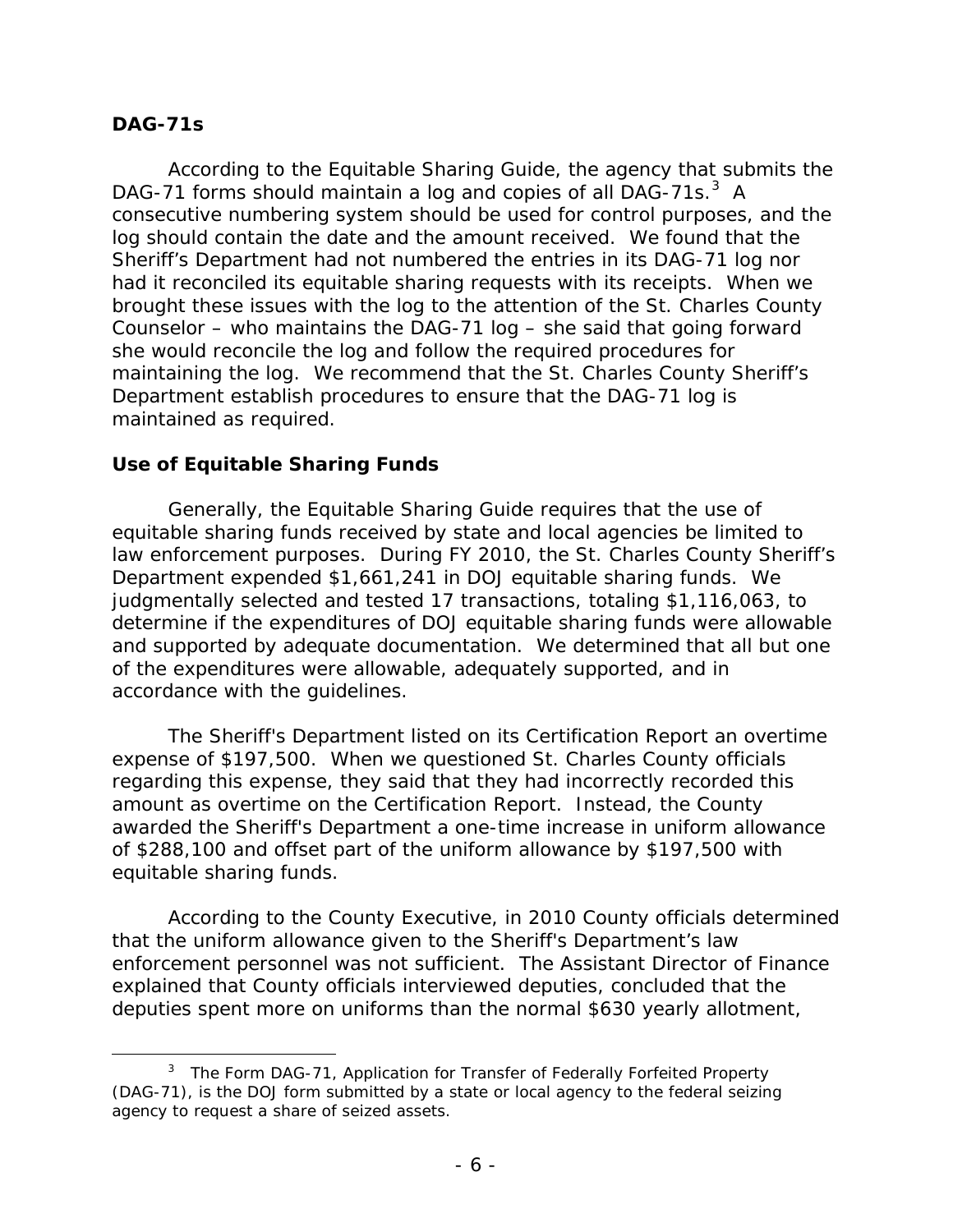sharing funds. and agreed to give them a one-time increase. Additionally, the County officials and the Sheriff agreed to offset part of the increase with equitable

 year to be \$288,100, and the St. Charles Sheriff's Department used \$197,500 in equitable sharing funds toward this expense. After conducting several interviews, the County decided to provide every Sheriff's Department law enforcement officer a one-time increase of \$350 as well as an additional retroactive payment of \$100 to each officer for every year of service. For some officers the retroactive pay went back as far as 1973. The total retroactive allowance amount for FY 2010 was \$141,100. The County calculated the total uniform allowance compensation for that

|                            |                           |                              | <b>EXPENDITURES PAID</b> |
|----------------------------|---------------------------|------------------------------|--------------------------|
|                            |                           | <b>EXPENDITURES PAID</b>     | <b>FROM EQUITABLE</b>    |
| <b>EXPENDITURE</b>         | <b>TOTAL EXPENDITURES</b> | <b>FROM THE GENERAL FUND</b> | <b>SHARING FUNDS</b>     |
| <b>Unsupported Normal</b>  |                           |                              |                          |
| <b>Yearly Uniform</b>      | \$94,500                  | \$90,600                     | \$3,900                  |
| Allowance                  |                           |                              |                          |
| <b>Unsupported Total</b>   |                           |                              |                          |
| One-Time                   | 52,500                    |                              | 52,500                   |
| Augmentation of            |                           |                              |                          |
| \$350 per employee         |                           |                              |                          |
| <b>Unallowable Total</b>   |                           |                              |                          |
| <b>Retroactive Uniform</b> | 141,100                   |                              | 141,100                  |
| Allowance                  |                           |                              |                          |
| <b>Total Uniform</b>       |                           |                              |                          |
| <b>Allowance</b>           | \$288,100                 | \$90,600                     | \$197,500                |

#### **ST. CHARLES COUNTY UNIFORM ALLOWANCE FISCAL YEAR 2010**

Source: OIG analysis of St. Charles County Sheriff's Department records

 provided uniform allowances ranging from no allowance to \$1,500 annually. The counties' uniform allowance policies varied as well. Some counties provided their officers the money directly and did not require receipts; other The payment of a uniform allowance is a common practice for law enforcement agencies. To determine if the uniform allowance provided by the Sheriff's Department was similar to that provided by other agencies, we contacted six Midwestern counties of similar size to determine the amount given for uniform allowance. We found that the counties we contacted counties had their officers submit receipts for reimbursement of uniform expenses. Only one county in our sample did not provide any uniform allowance.

 During discussions, AFMLS officials expressed concern over the practice of We contacted AFMLS officials to discuss the uniform allowance issue.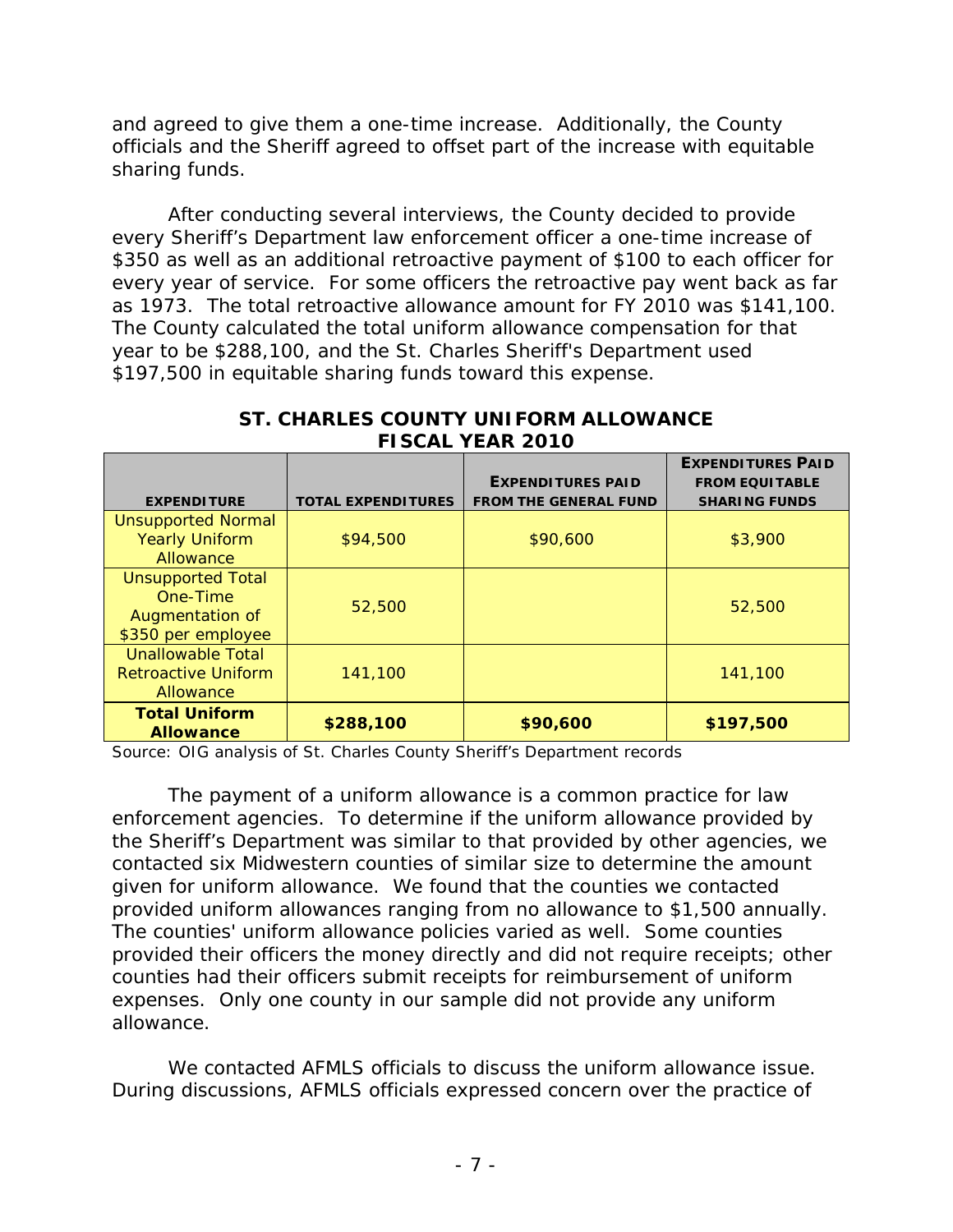expended. They opined that a standard yearly uniform allowance expense purchased. AFMLS officials further stated they believed the one-time \$350 per employee augmentation would be permissible as long as the additional funds. However, AFMLS officials said that they believed the providing money directly to officers without requiring receipts for amounts was permissible as long as the County received receipts for the items employees provided receipts for uniform-related purchases using the \$100 a year retroactive pay per employee totaling \$141,000 was an impermissible use of equitable sharing funds.

 sharing funds to help pay its normal yearly uniform allowance, \$52,500 in uniform allowances by \$350, and \$141,100 in equitable sharing funds to Overall, in FY 2010 the Sheriff's Department used \$3,900 in equitable equitable sharing funds to augment each of its law enforcement employees' provide a retroactive uniform allowance to these employees. Based on our analysis and discussion with AFMLS officials, we believe the County needs to remedy a total of \$56,400 in unsupported costs and \$141,000 in unallowable costs related to its FY 2010 uniform allowance.

### **Supplanting**

 or local law enforcement agency. Equitably shared funds shall not be used Pursuant to the Equitable Sharing Guide, equitable sharing revenues must be used to increase or supplement the resources of the receiving state to replace or supplant the resources of the recipient. To test whether equitable sharing funds were used to supplement rather than supplant local funding, we interviewed local officials and reviewed the agency's local budgets for FYs 2008, 2009, 2010, and 2011.

 funding. Local funding for the St. Charles County Sheriff's Department Based on the results of our review, we did not find any indication that St. Charles County was using equitable sharing funds to supplant local increased and decreased along with County expenses during this period.

### **Views of Responsible Officials**

 Sheriff's Department officials throughout the audit and at a formal exit We discussed the results of our review with St. Charles County conference. Their input on specific issues has been included in the appropriate sections of the report.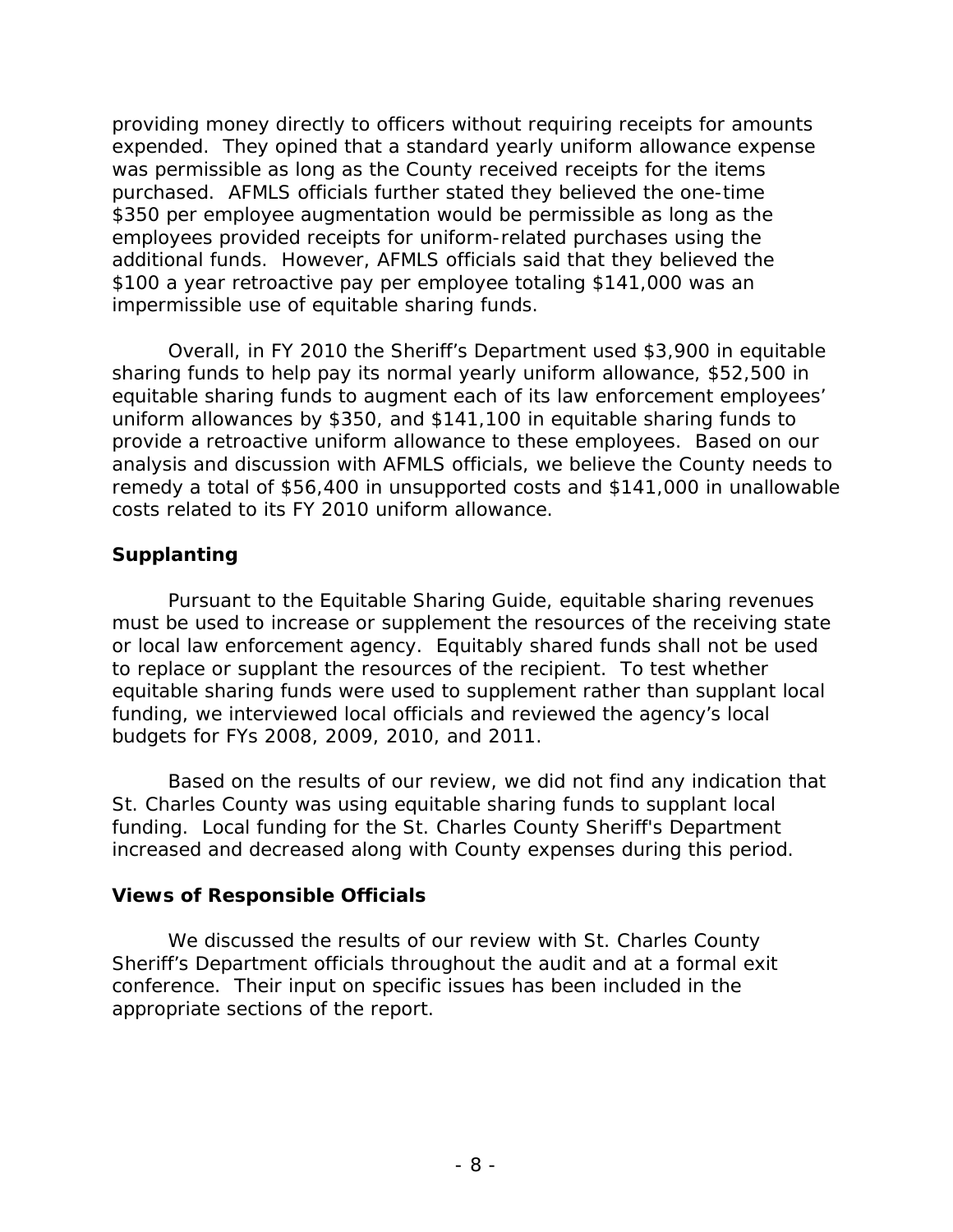### **Recommendations**

We recommend that the Assistant Attorney General, Criminal Division:

- Equitable Sharing Agreement and Certification Report for FY 2010 that reflects the correct interest income, overtime expense, and uniform 1. Direct the St. Charles County Sheriff's Department to file a corrected allowance.
- 2. Ensure that the St. Charles County Sheriff's Department accurately records and reports interest income.
- 3. Require that the St. Charles County Sheriff's Department properly maintains and reconciles the DAG-71 log.
- 4. Require the St. Charles County Sheriff's Department to remedy the \$56,400 in unsupported costs related to uniform allowance expenses.
- \$141,000 in unallowable costs related to retroactive uniform allowance 5. Require the St. Charles County Sheriff's Department to remedy the payments.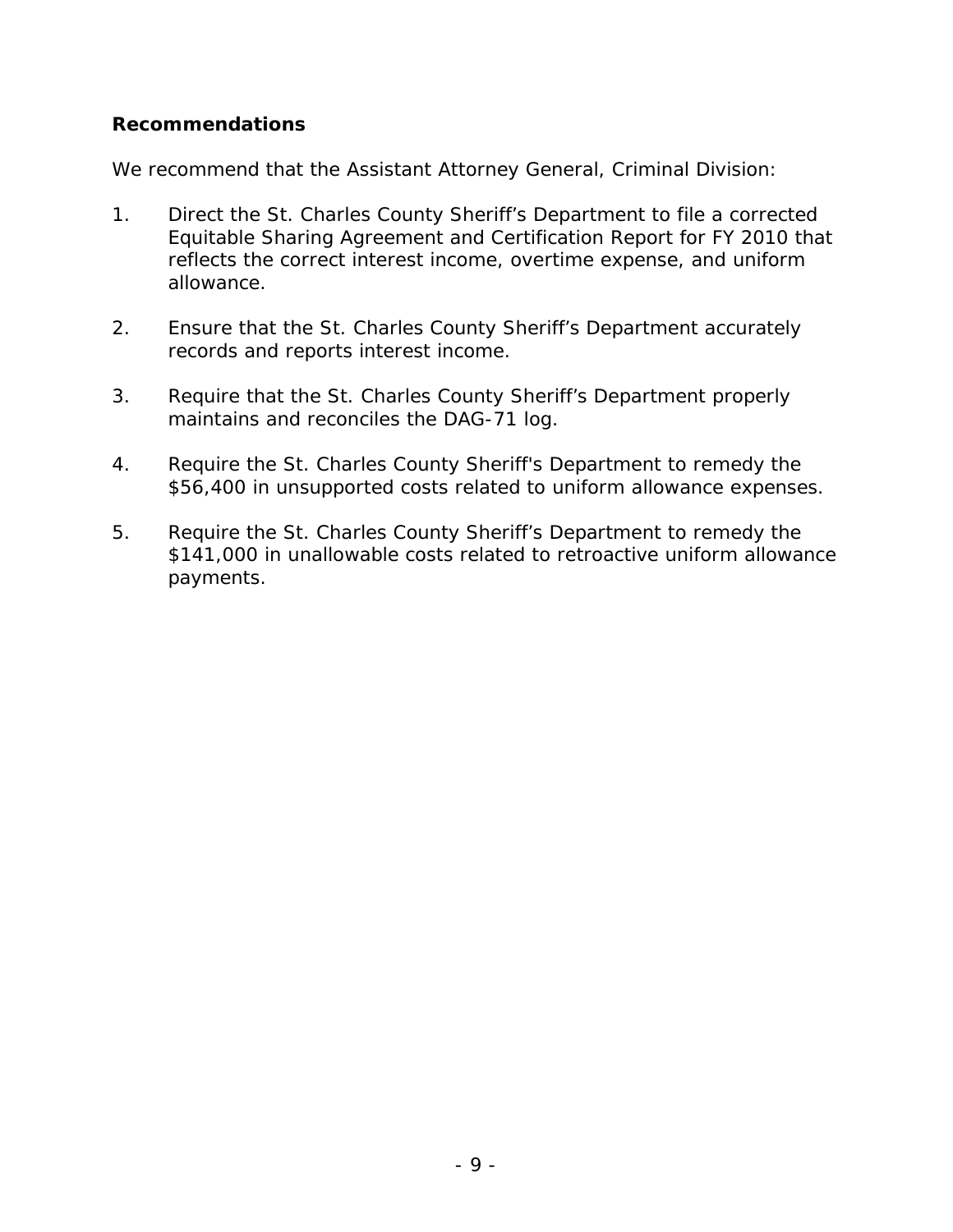## **OBJECTIVES, SCOPE, AND METHODOLOGY**

 reasonable basis for our findings and conclusions based on our audit We conducted this performance audit in accordance with generally accepted government auditing standards. Those standards require that we plan and perform the audit to obtain sufficient, appropriate evidence to provide a reasonable basis for our findings and conclusions based on our audit objectives. We believe that the evidence obtained provides a objectives.

 regulations and guidelines. We tested compliance with the conditions of the The objectives of the audit were to assess whether equitably shared cash and property received by the requesting agency were accounted for properly and used for allowable purposes as defined by the applicable DOJ equitable sharing program. We reviewed laws, regulations, and guidelines governing the accounting for and use of DOJ equitable sharing receipts, including:

- Guide to Equitable Sharing for State and Local Law Enforcement Agencies, dated April 2009;
- OMB Circular A-133, Audits of State, Local Governments, and Non-Profit Organizations, revised June 2003.

Unless otherwise stated in our report, the criteria we audit against are contained in these documents.

### **Scope and Methodology**

Our audit concentrated on, but was not limited to, equitable sharing receipts received by the St. Charles County Sheriff's Department from January 1, 2010, through December 31, 2010. We performed audit work mainly at the St. Charles County Sheriff's Department office located in O'Fallon, Missouri. We interviewed St. Charles County Sheriff's Department officials and examined records of federal asset forfeiture revenues and expenditures of DOJ equitable sharing funds by the St. Charles County Sheriff's Department.

During FY 2010, there were 71 receipts totaling \$1,671,647, and we tested all of them. During FY 2010, there were disbursements totaling \$1,661,241. We selected 17 disbursements, totaling \$1,116,063, for testing. A judgmental sampling design was applied to obtain broad exposure to numerous facets of the disbursements reviewed, such as dollar amounts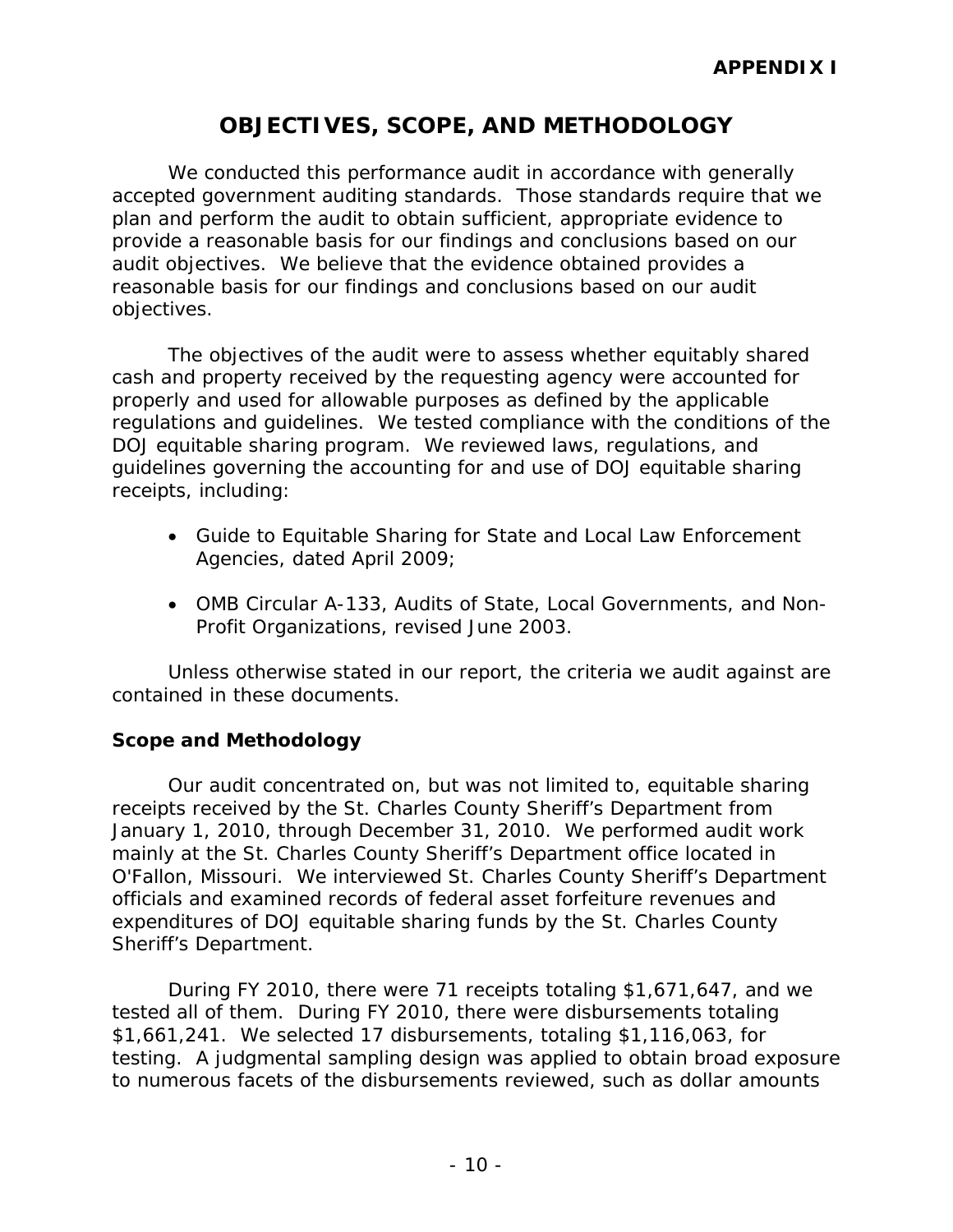and cost categories. This non-statistical sample design does not allow projection of the test results to all disbursements.

 We relied on computer-generated data contained in the DOJ Consolidated Asset Tracking System (CATS) for determining equitably shared revenues and property awarded to the St. Charles County Sheriff's Department during the audit period. We did not establish the reliability of the data contained in the CATS system as a whole. However, when the data used is viewed in context with other available evidence, we believe the opinions, conclusions, and recommendations included in this report are valid.

 established and used by the St. Charles County Sheriff's Department and the accomplish our audit objectives. We did not assess the reliability of the In planning and performing our audit, we considered internal controls St. Charles County government over DOJ equitable sharing receipts to St. Charles County government's financial management system or internal controls of that system or otherwise assess internal controls and compliance with laws and regulations for the St. Charles County government as a whole.

 Our audit included an evaluation of the FY 2010 St. Charles County Single Audit. The Single Audit Report was prepared under the provisions of Office of Management and Budget Circular A-133. We reviewed the independent auditor's assessment, which disclosed no control weaknesses or significant noncompliance issues related specifically to the St. Charles County Sheriff's Department.

 audits of all departments within the County and reports directly to the County Council. The St. Charles County Auditor conducted three audits of specific units within the Sheriff's department from 2009 to 2011. We In addition to the Single Audit, we also examined the audits conducted by the St. Charles County Auditor, who is responsible for conducting random determined that none of the findings directly affected the Equitable Sharing Program.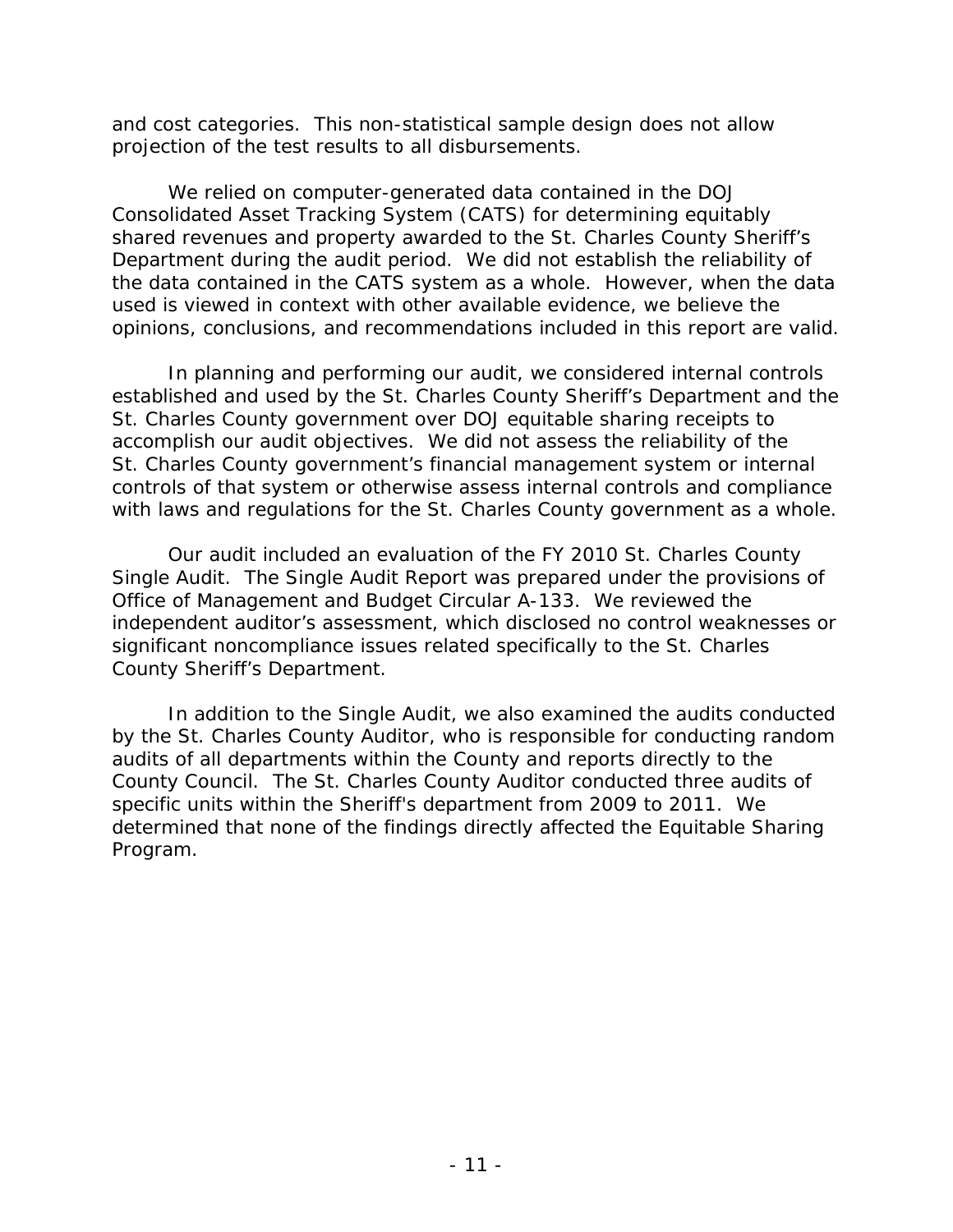## **SCHEDULE OF DOLLAR-RELATED FINDINGS**

| <b>QUESTIONED COSTS</b>                    | <b>AMOUNT PAGE</b> |   |
|--------------------------------------------|--------------------|---|
| Unallowable Retroactive Uniform Allowance  | \$141,100          | 7 |
| Unsupported Uniform Allowance Augmentation | 52,500             | 7 |
| Unsupported Normal Uniform Allowance       | 3,900              | 7 |
| <b>Total Questioned Costs</b>              | \$197,500          |   |
| <b>TOTAL DOLLAR-RELATED FINDINGS</b>       | \$197,500          |   |

\_\_\_\_\_\_\_\_\_\_\_\_\_\_\_\_\_\_\_\_

 *Questioned Costs* are expenditures that do not comply with legal, regulatory, or contractual requirements, or are not supported by adequate documentation at the time of the audit, or are unnecessary or unreasonable. Questioned costs may be remedied by offset, waiver, recovery of funds, or the provision of supporting documentation.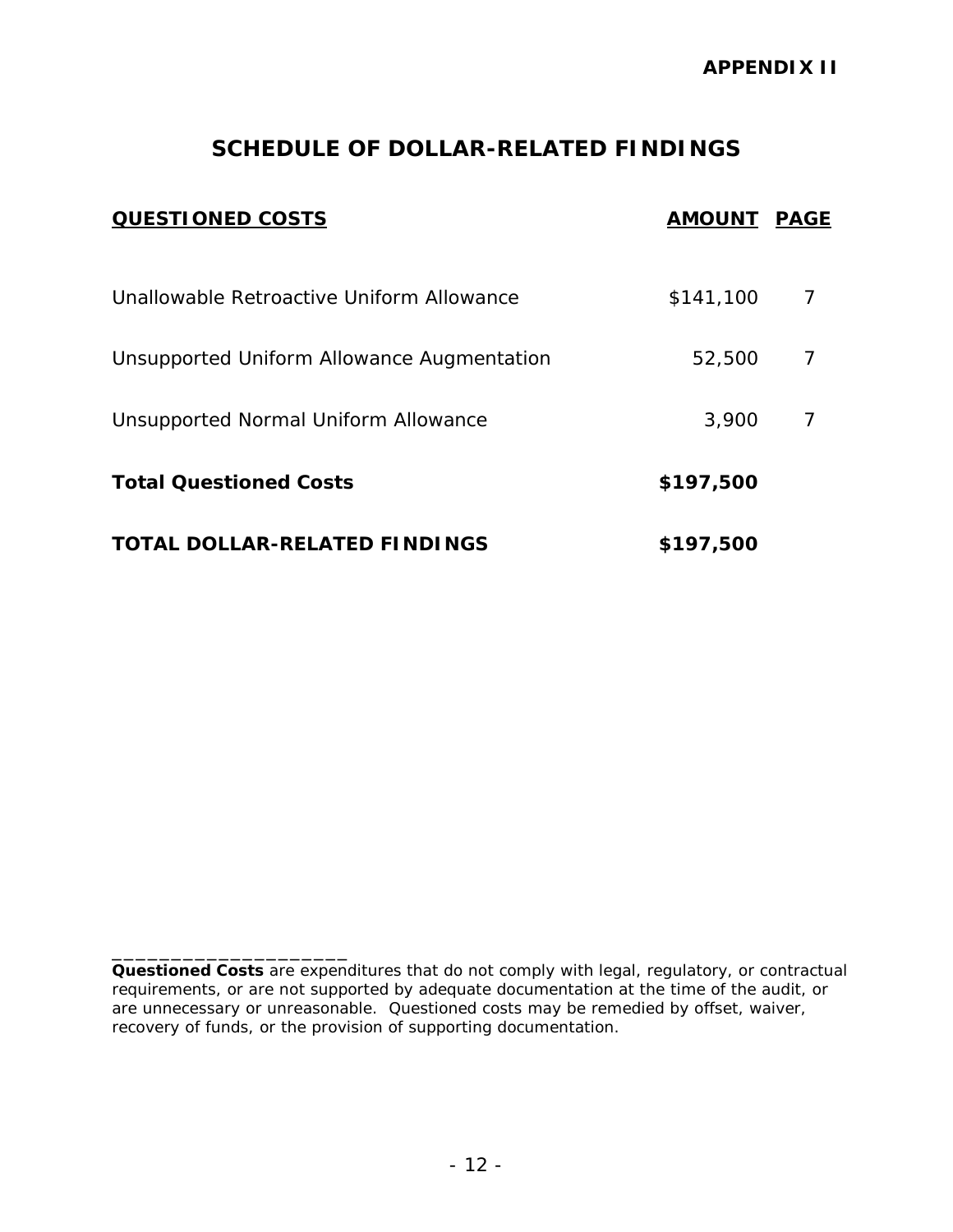#### **APPENDIX III**

#### **AUDITEE RESPONSE**

A Duty to Protect



#### **ST. CHARLES COUNTY SHERIFF'S DEPARTMENT 101 SHERIFF DIERKER COURT OFALLON, MISSOURI 63366 636-949-0809 - 800-822-80 I 7**

March 15, 2012

Caro! S. Taraszka Regional Audit Manager U. S. Department of Justice Office of the Inspector General Chicago Regional Audit Office 500 W. Madison St., Ste. **1121**  Chicago, llIinois 60661

Dear Ms. Taraszka:

In reference to the report on the Audit of the St. Charles County Sheriff's Department Equitable Sharing Program Activities I offer the following response.

The St. Charles County Sheriff's Department has been a participant in the Equitable Sharing Program for more than 20 years. For many years we derived limited funds from the program until our highway interdiction team was formed in 2004. Also we have had Deputies assigned to the DEA Task Force in St. Louis since 1997 which makes us eligible for asset sharing on DEA cases.

We have been diligent in keeping detailed and accurate records of receipts and expenditures in what we refer to as our Drug Enforcement Account. I have personally been responsible for these expenditures for the 7 years I have been the Sheriff and for 7 years prior to this as the Administrative Services Commander. Although there are several entities of County Government directly involved in receiving and dispersing these funds I am well aware the accountability falls on the Office of the Sheriff. Although we strive to comply with the Guide to Equitable Sharing for State and Local Law Enforcement Agencies, the recent audit indicates deficient areas. J will provide an explanation for each noted area to the best of my ability. I want to make one point adamantly clear. At no time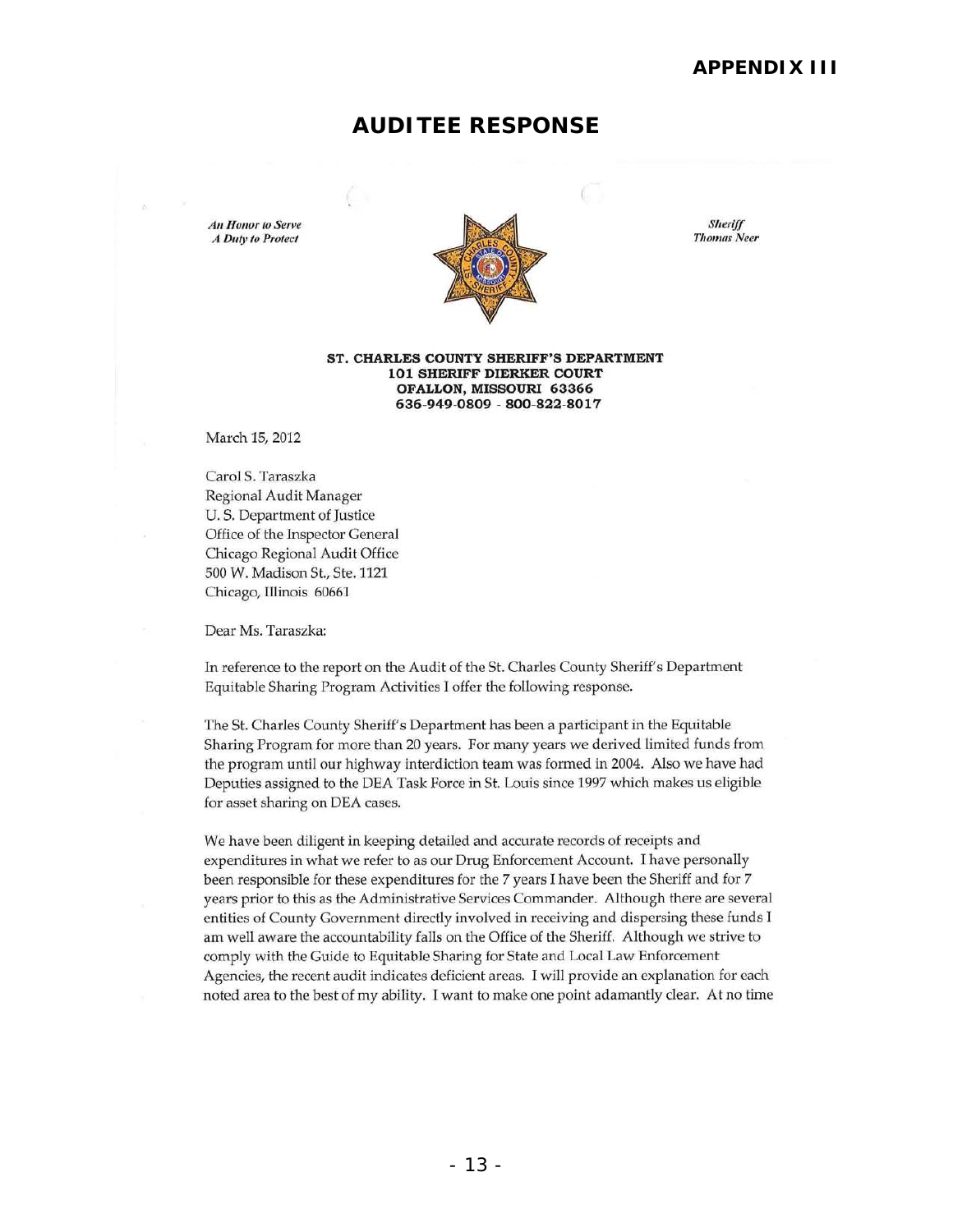during our participation in this program have we ever submitted any information or reports intended to deceive the Department of Justice or falsely report any expenditure. This program has provided equipment, training and services which would not have been possible without it. We are well aware of the consequences for failure to comply with the guidelines.

#### A. Maintaining DAG-71 log

The Office of the County Counselor maintains the DAG-71 forms as legal documents after the Counselor affixes her signature to the form. I was not aware her office had not been informed of the requirements set forth in the Guidelines page 26, section IX A. 4. This matter was discussed with the Counselor during our audit and required procedures were initiated immediately. We are now in compliance with this deficiency.

#### B. Calculating/Reporting Interest on Shared Funds.

St. Charles County implemented new financial software in 2009. When finalizing the 2010 Annual Certification report, we decided to reconcile the report to the new Munis accounting software so both reports reflected identical information. The difference in the two reports was \$23,021.71. After ensuring that the revenues and expenses were reported correctly for 2010, we believed the difference was due to prior year's interest that had not been reported. (Seizure revenues are tracked and checked by DOJ and expenses are detailed out so we didn't think it was either of these two.) The issue is the annual certification report due before all prior year revenue and expenditures are finalized. Our assumption was that some interest was reported to a prior year after the certification report was processed and the interest was not picked up the following year.

To insure the proper balance for the certification, each year I will review all the numbers in a meeting with finance as late in the month of February as possible. I request AFMLS allow us to enter a onetime interest adjustment of \$23,021.71 to be recorded in 2010 receipts. Also revised interest of \$40,102.22 will be reported on the 2011 certification based on the same reversing entries as explained above.

#### C. Uniform Al10wance

The Use of asset forfeiture funds for uniform allowance was not the original intent for these questioned funds. When the Countywide budget for FY 2010 was being prepared in late 2009, we engaged in discussions relevant to the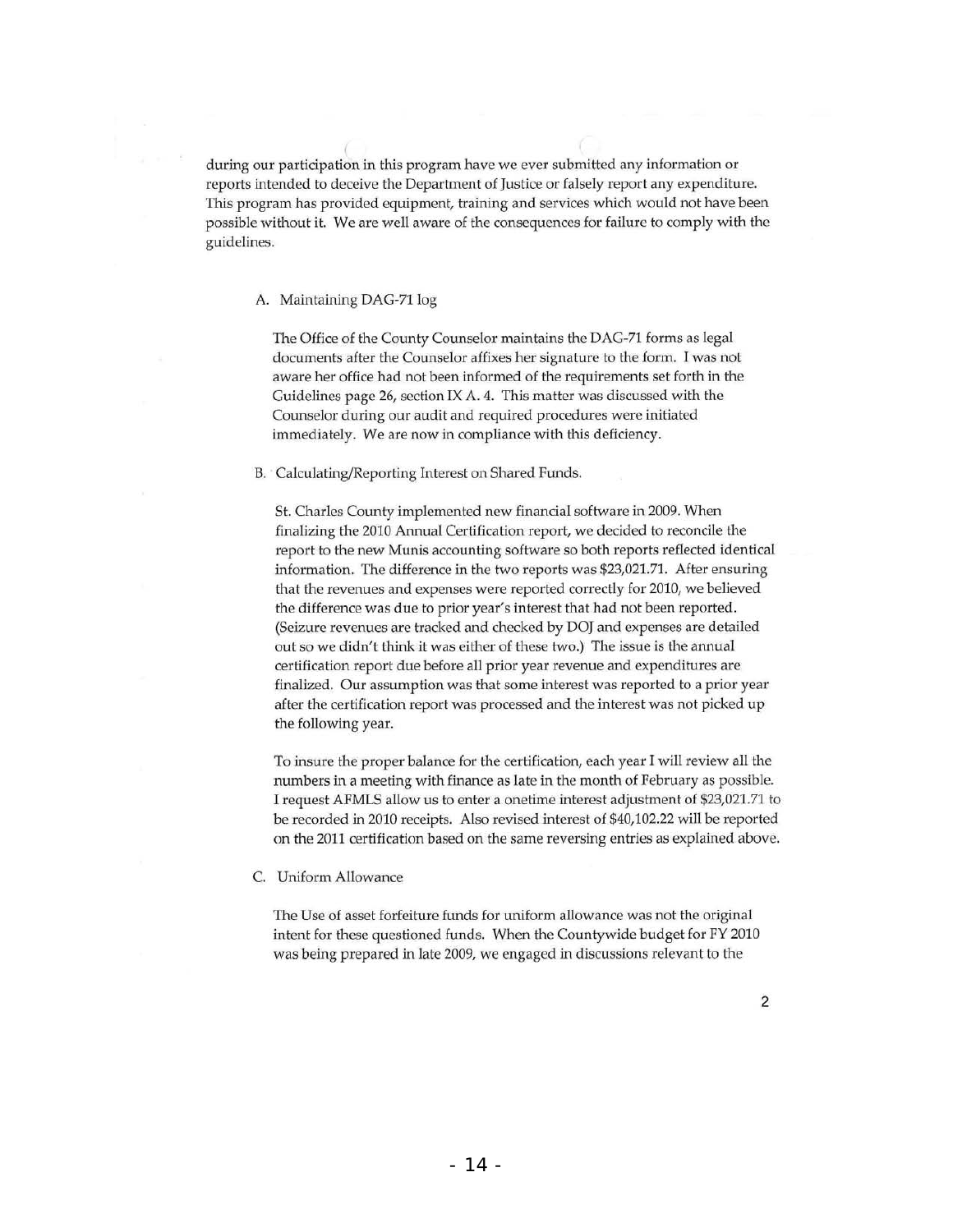Sheriff's Department budget. As a part of that budget process I designated approximately \$197,000 from the department asset forfeiture fund for Sheriff's Department overtime pursuant to Equitable Sharing Guide page 19, section 2. a. (2). This was the entry on our Equitable Sharing Agreement and Certification report for FY 2010 submitted in February 2011.

When the County Pinance Department and others completed the 2010 budget they allocated these funds designated for Sheriff's Department overtime to the clothing allowance and retained overtime funding for the Sheriff's Dept. in the County General Fund. When the ESAG report was completed and submitted for my signature there was no reference to clothing allowance. Regardless of intent the fact remains these funds were entered in the County accounting records as clothing allowance which was brought to my attention during your recent audit. No related or similar transactions occurred prior to or since the 2010 budget year.

#### Uniform Purchases

One point of discussion relevant to the uniform allowance was the lack of receipts from Deputies. Prior to 1988 our agency used a "line of credit" with a local vendor for uniforms and associated equipment. Each Deputy was allowed to make specific purchases up to the dollar limit and the vendor invoiced the County. Since 1988 Deputies have been issued \$630.00 annually for uniform purchase and maintenance (cleaning). The County does not require receipts due to the bookkeeping nightmare associated with such practice. The clothing allowance is taxed and included in the February payroll annually.

I apologize for any misappropriation of funds if that is your final determination. As previously stated, we work diligently to comply with and properly interpret the provisions of the Guide to Equitable Sharing. Please contact me for any additional information you may require.

Respectfully,

Respectivity,<br>Shortf-Tom Neer Sheriff Tom Neer

.

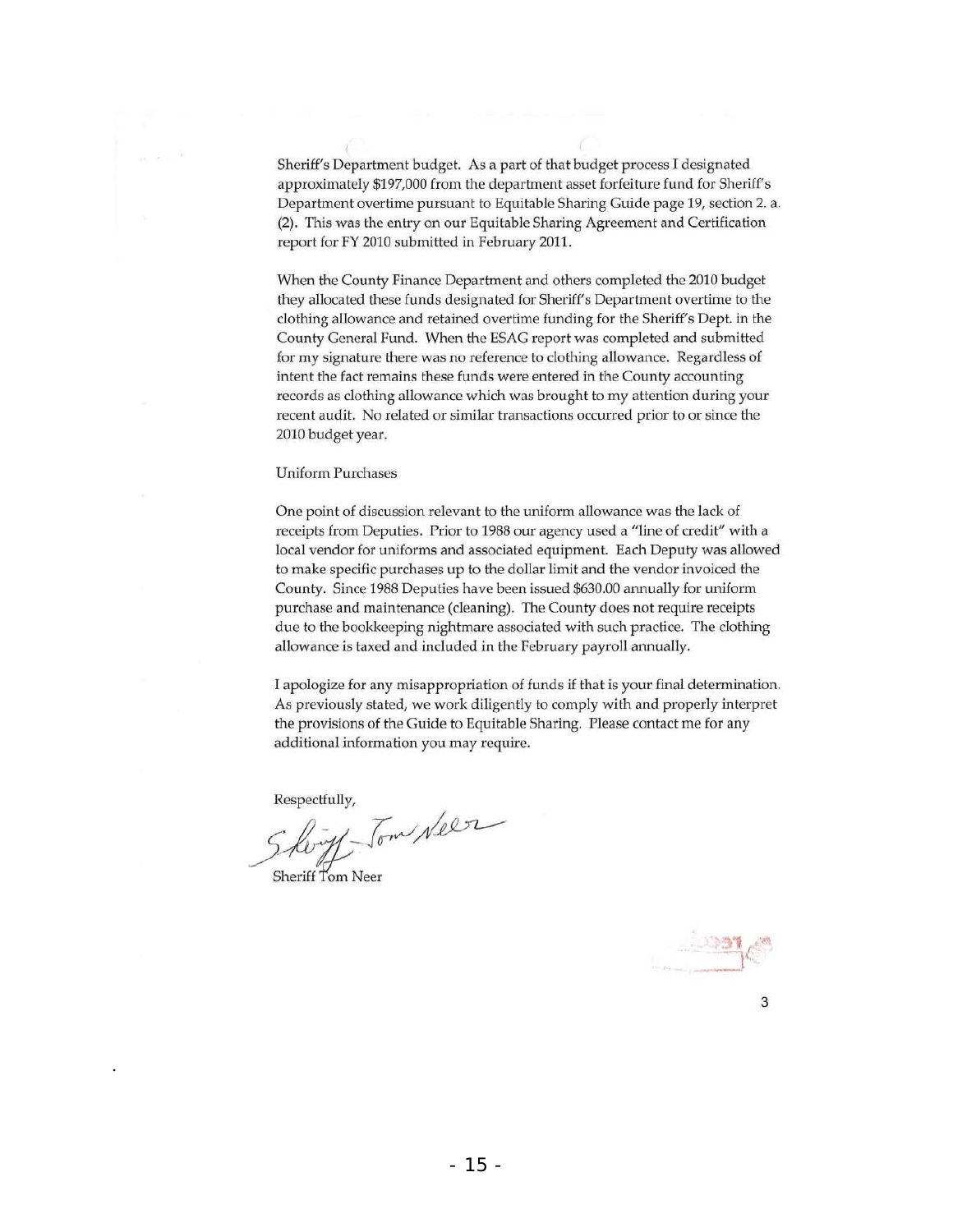## **OFFICE OF THE INSPECTOR GENERAL ANALYSIS AND ACTIONS NECESSARY TO RESOLVE THE REPORT**

The Department of Justice Office of the Inspector General (OIG) provided a draft of this audit report to the Criminal Division and the St. Charles County Sheriff's Department. We incorporated the St. Charles County Sheriff's Department's response as Appendix III of this final report. However, the audit recommendations are unresolved because the Criminal Division declined to provide comments on the draft report. The following provides the OIG analysis of the St. Charles County Sheriff's Department's response and a summary of actions necessary to resolve each report recommendation.

#### **Recommendation Number**

 $\mathbf 1$ . reflects the correct interest income, overtime expense, and uniform **Unresolved.** In response to our recommendation to file a corrected Equitable Sharing Agreement and Certification Report for FY 2010 that allowance, the St. Charles County Sheriff's Department explained that a miscommunication between the Sheriff's Department and the County Finance Department had caused some expenditures to be misclassified on its FY 2010 Certification Report.

This recommendation is unresolved because the Criminal Division did not respond to the draft report. This recommendation can be resolved once the OIG and the Criminal Division reach agreement on corrective action planned to address the recommendation.

2. **Unresolved.** The St. Charles County Sheriff's Department concurred interest income. The St. Charles County Sheriff's Department stated that in the future, the Sheriff will review the numbers as late in the month of February as possible to ensure accurate reporting. with our recommendation to ensure it accurately records and reports

 However, this recommendation is unresolved because the Criminal Division did not respond to the draft report. This recommendation can be resolved once the OIG and the Criminal Division reach agreement on corrective action planned to address the recommendation.

 3. **Unresolved.** The St. Charles County Sheriff's Department concurred DAG-71 log. The St. Charles County Sheriff's Department stated that with our recommendation to properly maintain and reconcile its proper procedures have now been implemented to correct this deficiency.